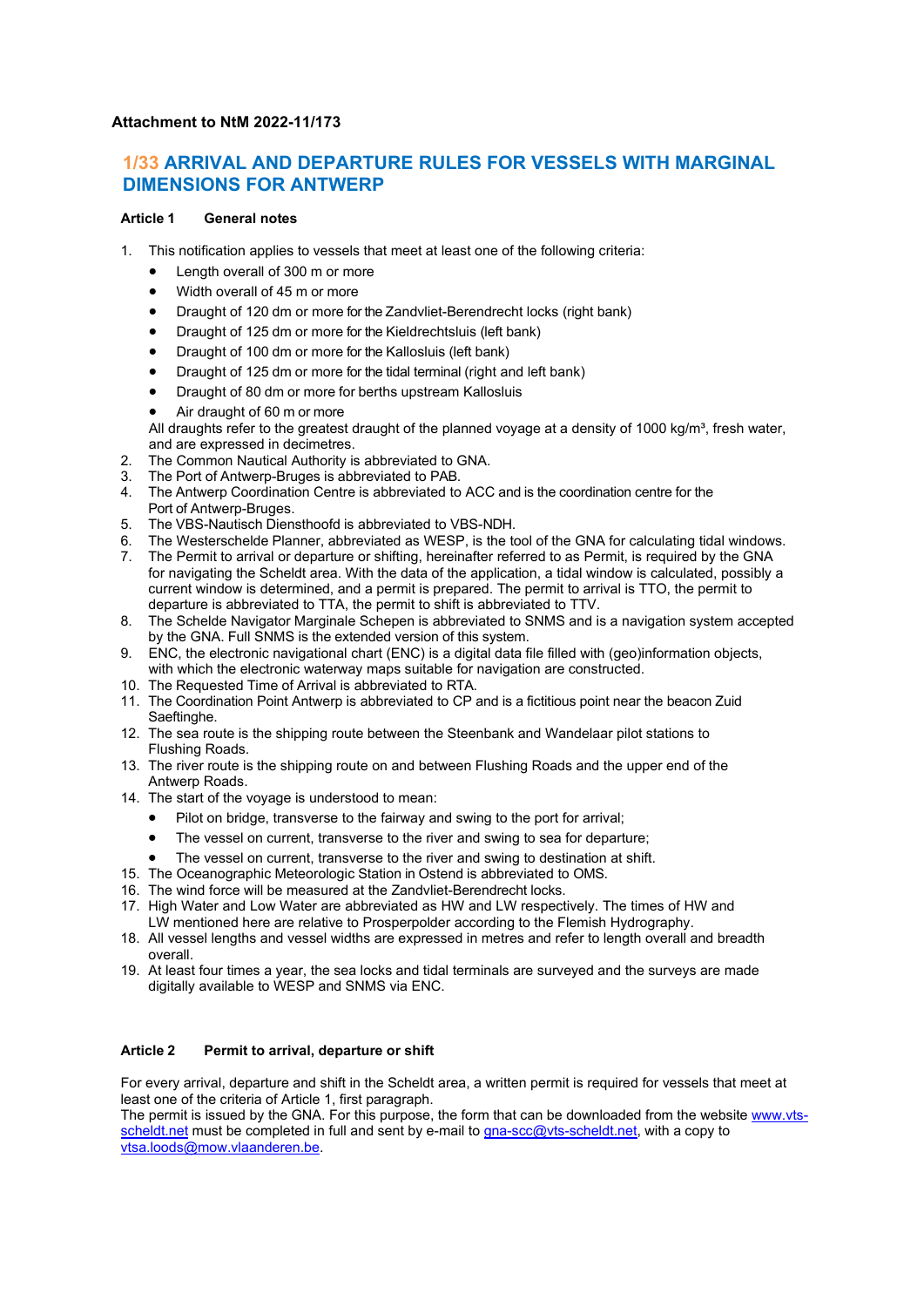The following criteria and regulations are attached to the Permit:

- 1. For each arrival, departure or shift a written Permit has to be made to the GNA at least 6 hours before arrival at the pilot station or 10 hours before departure from the berth.
- 2. The tidal windows are calculated with WESP for both arrival and departure via the route Vaargeul 1 or the Westrond route:
	- a. Possible restrictions on the route due to the vessel's air draught are taken into account.
	- b. The speeds are included in Attachment 1. If the speeds included in Attachment 1 cannot be guaranteed due to a large draught or for other reasons, this must be reported in the application for the Permit.
	- c. On the river route, a density of 1000 kg/m<sup>3</sup> is used and on the sea route, a density of 1020 kg/m3, but only if these draughts have been stated by the vessel.
- 3. After mutual consultation between ACC and GNA and the agreement of the GNA, it is determined within which tidal window the arrival or departure must take place, and the ACC shall execute this.
- 4. Depending on hydro-meteo circumstances, circumstances regarding the vessel, the expected traffic volume and circumstances regarding the fairway, additional conditions may be set by the GNA in consultation with the VBS-NDH. For the meteorological predictions the weather report of the OMS is used.
- 5. No permit will be given if WESP indicates a tidal window at the start of the voyage of:
	- a. less than 60 minutes before arrival or departure;
	- b. less than 30 minutes for a shift.

## **Article 3 Arriving vessels**

For each arrival in the Scheldt area a written Permit is required for vessels that meet at least one of the criteria in Article 1, first paragraph.

## **3.1 Requirements for all arriving vessels that meet the criteria for a Permit**

- 1. For vessels mentioned in Article 1.1. with a length of 300 m or more and/or a width of 45 or more and/or a draught of 125 dm or more, the visibility at the start of the voyage must be at least 1000 m over the entire route.
- 2. Depending on hydro-meteo circumstances, circumstances regarding to the ship, the expected traffic intensity and circumstances regarding to the fairway, additional conditions can be set by the GNA or by the VBS-NDH after consultation with the GNA. Regarding to the meteorological forecasts, the OMS weather forecast is used as a basis.
- 3. The GNA may, after consultation with the VBS-NDH, issue additional requirements to protect the interests involved. These requirements must be followed immediately.
- 4. The GNA may, after consultation with the VBS-NDH for safety reasons and/or in function of the capacity of the fairway and/or on the basis of the information provided by the PAB, impose requirements regarding the number of simultaneously sailing marginal and/or oversized vessels per tide.
- 5. The arriving vessel shall, if possible start her voyage at the beginning of her tidal window.
- 6. The vessel will be given priority at Flushing Roads.<br>7. After consultation with the ACC pilot and/or the ope
- After consultation with the ACC pilot and/or the operating pilot and the GNA, the earliest and/or latest time of arrival at Flushing Roads will be determined by the GNA.
- 8. Two pilots are prescribed on the river route, at least one of which must be of the highest category for vessels:<br>a. Witl
	- With a length of 340 m or more and/or a width of 51 m or more.
	- b. To the locks with a length of 300 m or more and/or a width of 45 m or more.
- 9. The order of arrival at CP, according to the port schedule of the PAB, may be determined by the imposed RTA CP and shall be translated and endorsed by the GNA as early as possible and preferably prior to the pilotage in a sailing order, taking into account the total traffic picture within the GNB area.
- 10. The pilotage advice regarding the use of tugs must be strictly followed.
- 11. On the right bank, vessels with a width of 43 m or more are preferably locked through the Berendrechtsluis.
- 12. At tidal terminals subject to tidal flow, ships are berthed according to the tide. On request, for example for the terminal planning, this may be deviated from, but only if hydro-meteo circumstances and/or pilotage-technical reasons permit this.
- 13. Voyage planning for vessels destined for the Noordzee Terminal:
	- a. For the Noordzee Terminal berths S901 and S903 (with overlap on S905) vessels larger than 300 m may only moor during HW, until 1 hour after HW. It is not allowed to moor from 1 hour after HW until LW.
	- b. For the other berths, vessels can moor at all times according to their possible tide and/or current window.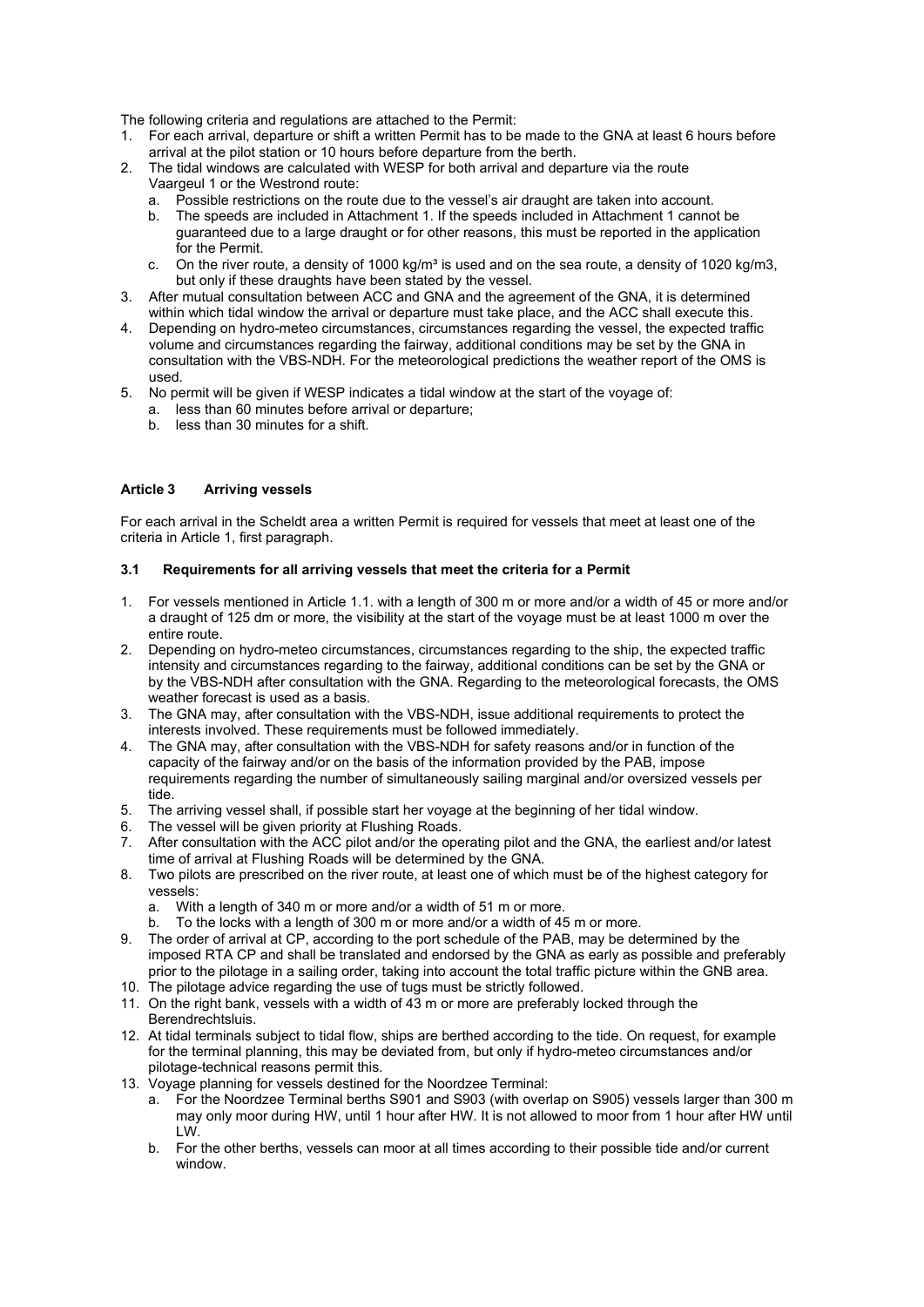#### **3.2 Additional requirements for bulk carriers, tankers and similar manoeuvring characteristics in navigation during arrival**

The following arrival schedule shall be observed:

- 1. Draught less than 135 cm: according to tidal window.
- 2. Draught of 135 dm or more up to and including 145 dm:
- according to tidal window, until arrival at CP at least 1 hour after HW.
- 3. Draught greater than 145 dm:
	- a. According to tidal window with destination right bank locks with arrival CP at HW **+/-** 15 minutes.
	- b. According to tidal window with destination Kieldrechtsluis with arrival Deurganckdok estuary from HW to 40 minutes after HW.
	- c. After 6 trips with vessels with a draught greater than 145 dm to the Kieldrechtsluis these trips will be evaluated.

#### **3.3 Additional requirements for arriving container vessels with a length of 350 m or more and/or a breadth of 51 m or more**

- 1. On the river route, due to the size of the vessel in relation to the dimensions of the fairway, encounters with the following vessels must be avoided in the Pas van Borssele and the Nauw van Bath:
	- Voyage Plan IMO2 Gastankers in accordance with the applicable Joint Notification.
	- Special and abnormal transports in accordance with the applicable Joint Notification.
	- Oversized vessels in accordance with the applicable Joint Notification.
- 2. The pilots of these ships shall be exchanged at Flushing Roads by the pilot service with a separate pilot boat for each ship and this as early as possible.
- 3. The location and method of changing pilots is determined by nautical elements such as wind direction, traffic density and passage time at Flushing Roads. At the request of the operating pilot, this may be changed. This must be reported in good time through the appropriate channels.
- 4. The 'Full SNMS' navigation system will be used on the river route.
- 5. A minimum distance of 3 miles between vessels larger than 300 m and vessels referred to in this article, sailing in the same direction, shall be maintained between buoy 35 and CP. Efforts should be made to definitively establish the order of advance of vessels larger than 300 m before Flushing Roads.
- 6. In any case, a pilot shall be on board on the river route who has received training on a simulator recognized by the GNA for this type of vessel.
- 7. All shipping from the Zandvliet-Berendrecht locks, Terneuzen and Hansweert shall be stopped upon passage of a vessel that falls under this article.
- 8. On passage to the docks the lock concerned of the Zandvliet-Berendrecht lock complex must be empty and available from CP.
- 9. For vessels that must exchange, the agent shall provide a fall-back position before the start of the voyage at the Noordzee Terminal - Europa Terminal - Deurganckdok that will be available at passage CP which will be communicated back to the GNA. If at passage CP it appears that exchange is not possible because the requested berth is not yet available at that moment, the fallback position must be immediately available.
- 10. At least 3 tugboats must be initially available and finally deployable on binding pilotage advice.
- 11. Permission to departure is not given for:
	-
	- a. The locks when the wind force is more than 5 Bft.<br>b. The tidal terminals at a wind force exceeding 6 Bft. The tidal terminals at a wind force exceeding 6 Bft.

The wind force is based on the trend at the time of the ETA lock or berth, which, according to the weather forecast, already or for a minimum of 3 hours should not exceed this maximum wind force. The trend of the wind force must be decreasing during the pilotage trip.

# **Article 4 Departing vessels**

For every departure in the Scheldt area, a written Permit is required for the vessels that meet at least one of the criteria of Article 1, paragraph 1.

# **4.1 Requirements for all departing vessels that meet the criteria for a Permit**

- 1. For ships mentioned in Article 1.1. with a length of 300 m or more and/or a width of 45 m or more and/or a draught of 125 dm or more, visibility at the start of the voyage must be at least 1000 m over the entire route to be travelled.
- 2. Before the ship actually leaves its berth behind the lock, the draught is read by the dock pilot and reported to PAB. If the read draught differs from the draught stated on the Permit, this must be reported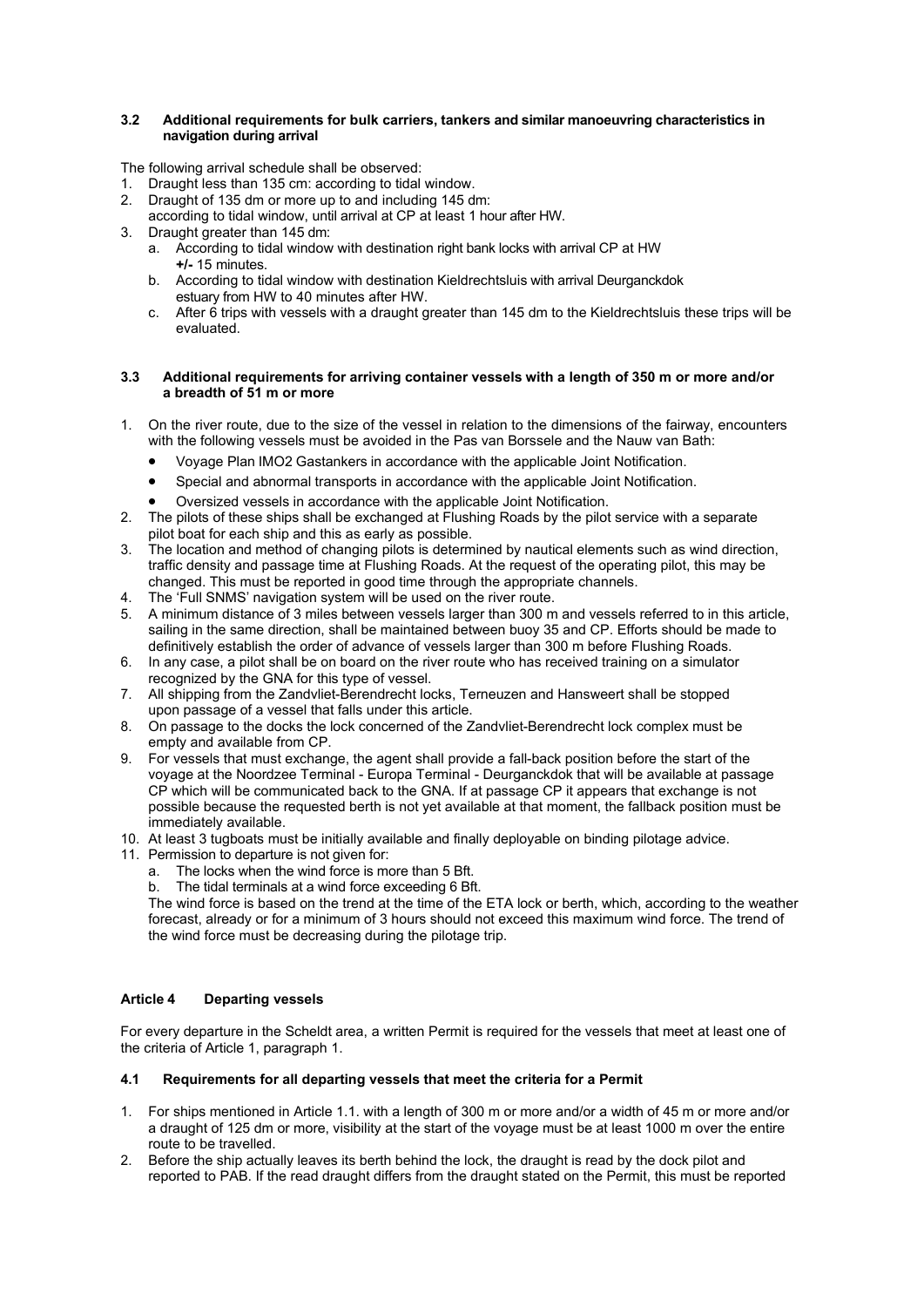to the GNA.

- 3. Depending on the hydrological conditions, circumstances regarding to the ship, expected traffic intensity and circumstances regarding to the waterway, additional conditions may be imposed by the GNA or by the VBS-NDH after consultation with the GNA. The OMS weather forecast is used as a basis for the meteorological forecast.
- 4. The GNA may, after consulting with the VBS-NDH, impose additional requirements to protect the interests involved. These requirements must be complied with immediately.
- 5. The GNA may, after consulting with the VBS-NDH, for safety reasons and/or in function of the capacity of the fairway and/or based on the information provided by the PAB, impose requirements regarding the number of simultaneously sailing marginal and/or oversized vessels per tide.
- 6. Two pilots are required on the river route, at least one of whom must be in the highest category for vessels:
	- a. With a length of 340 m or more and/or a width of 51 m or more.
	- b. To the locks with a length of 300 m or more and/or a width of 45 m or more.
- 7. The pilotage advice regarding the use of tugs must be strictly followed.
- 8. The departing vessel should, if possible, start the voyage at the beginning of her tidal window.<br>9. Systematic departure, in relation to the tidal window, in two tides is not permitted.
- Systematic departure, in relation to the tidal window, in two tides is not permitted.
- 10. The use of the locks in Antwerp is coordinated in function of the departure.
- 11. At rising tide, container vessels can depart with a minimum keel clearance of 10 dm in the lock or alongside the berth.
- 12. For departures from the Zandvliet/Berendrecht locks and the Kieldrechtsluis, the maximum draught is 145 dm.

Container ships with a greater draught can be permitted provided that:

- a. The draught of 152 dm is not exceeded.<br>b. For each individual authorisation, such a
- For each individual authorisation, such a ship must indicate the current manoeuvring speed through the water on the river route and on the sea route.

The GNA can allow derogations from the 145 dm draught for an individual authorisation, provided that the ship guarantees in writing to be able to comply with the required speeds (see Attachment 1) that make this possible.

- 13. The ship is preferably at the front of the lock, but at such a distance from the lock gates that the tugs have enough room to adequately assist the ship. As regards the right bank, ships with a beam of 43 m or more should preferably be taken through the Berendrechtsluis.
- 14. After consulting with the ACC-pilot and/or the service pilot, the latest possible time of arrival at Flushing Roads is determined by the GNA.
- 15. Voyage planning for vessels departing for the Noordzee Terminal:
	- a. For the Noordzee Terminal berths S901 and S903 (with overlap on S905) vessels larger than 300 m may only moor during HW, until 1 hour after HW. It is not allowed to moor from 1 hour after HW until LW.
	- b. For the other berths, vessels can moor at all times according to their possible tide and/or current window.
- 16. The vessel will be given priority at Flushing Roads.

## **4.2 Additional requirements for bulk carriers, tankers and similar manoeuvring characteristics in navigation during departure**

A maximum draught of 140 dm is applicable.

On the river route a speed as indicated in Attachment 1 is taken into account.

The GNA may deviate from 140 dm for an individual admission, as long as the ship concerned has a time window of at least 60 minutes.

#### **4.3 Additional requirements for departing container vessels with a length of 350 m or more and/or a breadth of 51 m or more**

- 1. On the river route, due to the size of the vessel in relation to the dimensions of the fairway, encounters with the following vessels must be avoided in the Pas van Borssele and the Nauw van Bath:
	- Voyage Plan IMO2 Gastankers in accordance with the applicable Joint Notification.
	- Special and abnormal transports in accordance with the applicable Joint Notification.
	- Oversized vessels in accordance with the applicable Joint Notification.
- 2. At a wind force of more than 5 Bft at the locks and 7 Bft at the tide terminals, no permission to sail will be given. The trend in the wind forecast at the time that the ship should actually sail will be taken into account.
- 3. Maximum draught
	- a. Departing Zandvliet-complex: 145,0 dm
		- If due to a large draught or other causes sailing is slower than the speeds included in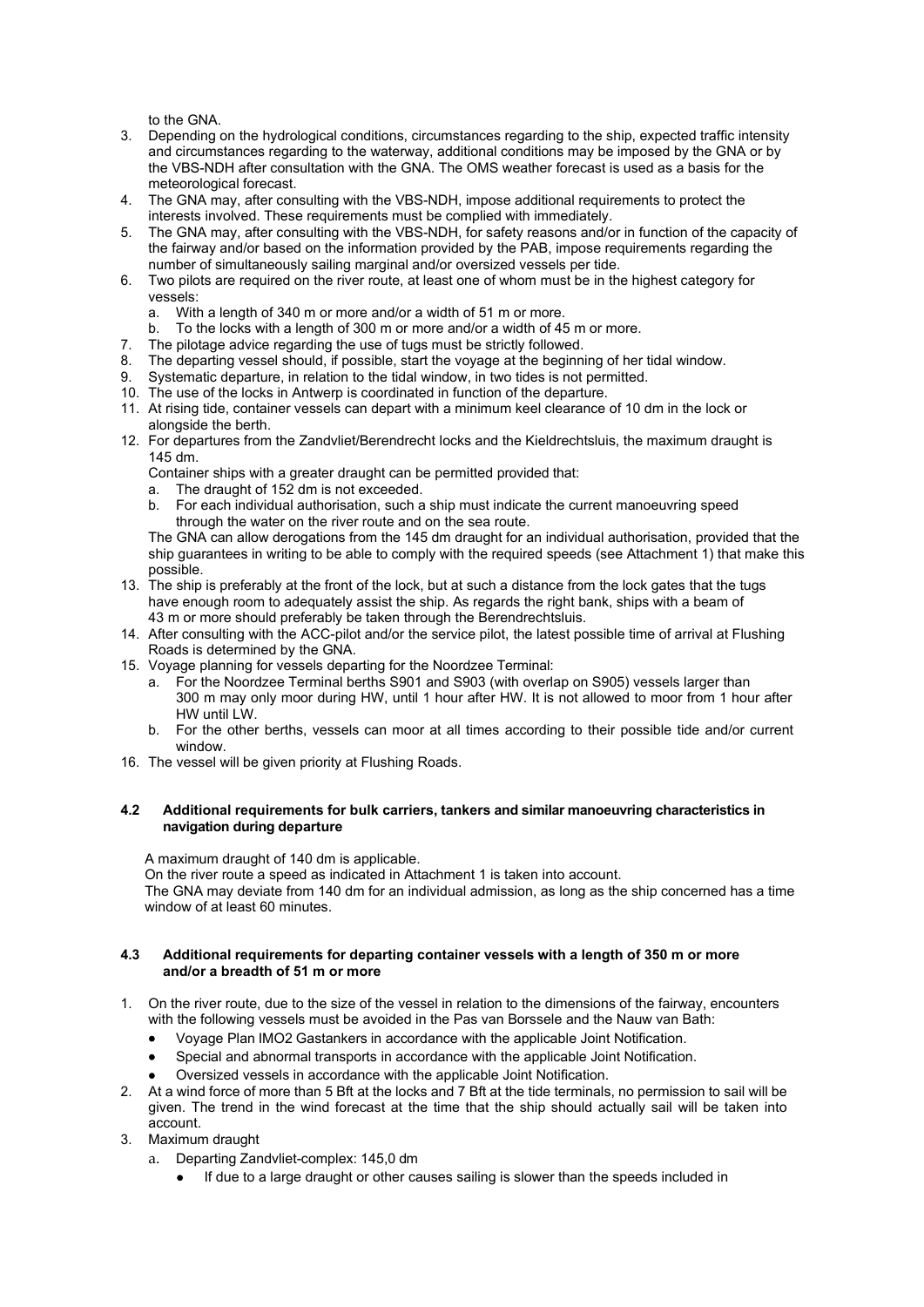Attachment 1, this element will be taken into account in the implementation of the conditions.

- The GNA may grant permission for sailing with a deeper draught as long as the ship concerned has a time window of at least 60 minutes.
- b. Departing Deurganckdok and Noordzee Terminal: 152,0 dm
	- If due to a large draught or other causes sailing is slower than the speeds included in Attachment 1, this element will be taken into account in the implementation of the conditions.
	- The GNA may grant permission for sailing with a deeper draught as long as the ship concerned has a time window of at least 60 minutes.
- 4. The ships which are not berthed head-out in the Deurganckdok can only be powered from high tide to HW.
- 5. A minimum distance of 3 miles between vessels larger than 300 m and vessels referred to in this article, sailing in the same direction, shall be maintained between CP and buoy 35.
- 6. The pilots of these ships shall be exchanged at Flushing Roads by the pilot service with a separate pilot boat for each ship and this as early as possible.
- 7. The location and method of changing pilots is determined by nautical elements such as wind direction, traffic density and passage time at Flushing Roads. At the request of the operating pilot, this may be changed. This must be reported in good time through the appropriate channels.
- 8. The 'Full SNMS' navigation system will be used on the river route.
- 9. In any case, a pilot shall be on board on the river route who has received training on a simulator recognized by the GNA for this type of vessel.
- 10. All shipping from the Zandvliet-Berendrecht locks, Terneuzen and Hansweert shall be stopped upon passage.
- 11. At least 2 tugboats in function of weather, wind and currents, on binding pilotage advice.

#### **Article 5 First arrival of a new ship class with a length of 350 m and more and/or a width of 51 m or more**

At least 6 months before the first arrival to Antwerp of a new ship class, the shipping company concerned must submit a written request, accompanied by the ship file, to the GNA. The ship file must contain the following documents:

- Ship's principal particulars
- Ship's harbour speed table
- Result of Crash Stop Astern Test
- Result of Turning Circle Test
- Result of Zig Zag Test
- Result of Lowest Revolution Test Main engine
- Result of Bow Thruster Test
- General arrangement plan
- Mooring arrangement and anchor handling plan
- Table of Lateral wind load
- Pilot arrangements; height of the pilot door from the keel of the vessel

The written request, accompanied by the ship file, must be sent by mail or post to:

[gna-scc@vts-scheldt.net,](mailto:gna-scc@vts-scheldt.net,) or Gemeenschappelijke Nautische Autoriteit Commandoweg 50 4381 BH Vlissingen, NL

On basis of the ship's file, the GNA will, in consultation with the two pilotage services and in coordination with the Permanent Committee, decide within six months whether, and under which conditions, permit will be granted for the arrival and departure of the relevant class of ship for which the written application has been submitted.